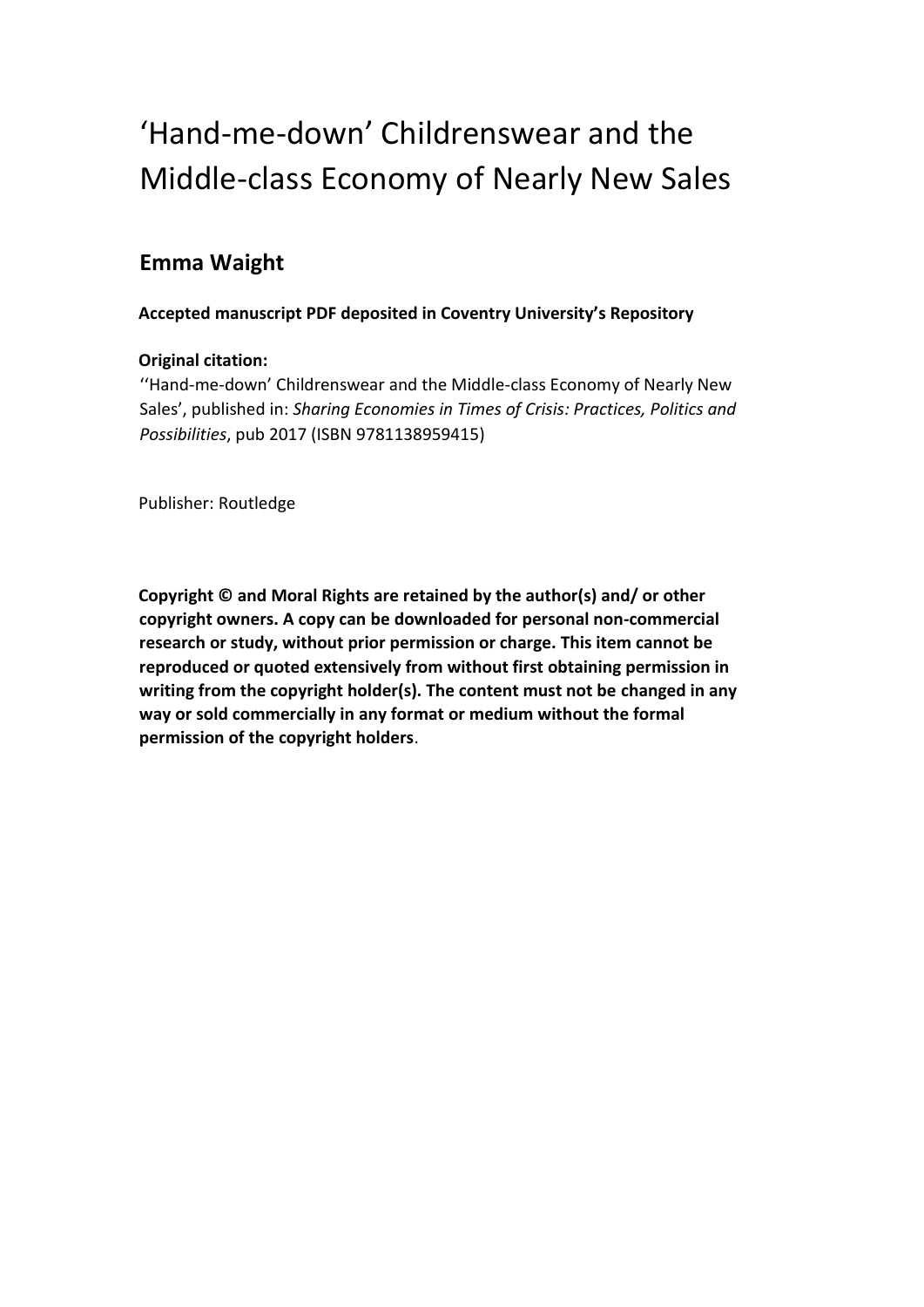Waight, E. (forthcoming 2017) 'Hand-me-down childrenswear and the middle-class economy of nearly new sales' in Ince, A. and Hall, S.M. (ed.) *Sharing Economies in Times of Crisis: Practices, Politics and Possibilities*, Routledge: Abingdon.

#### **Book chapter - 'Hand-me-down' Childrenswear and the Middle-class Economy of Nearly New Sales**

#### **Community provisioning and middle-class mobilities**

 Technological innovation, societal changes and the rise of consumer culture are all considered responsible for a society structured more around the individual, than the community (Hovland and Wolburg 2010). In Western societies, the contemporary consumer is more likely to rely on supermarkets or online shopping to fulfil their basic needs (and consumer desires) as opposed to their local family and neighbours who historically would have relied on one another to assist in family provisioning and care work, particularly in times of austerity (Putnam 2000). As stated by Lunt and Livingstone (1992, p.149):

 Because money allows the anonymous exchange of goods without dependency ties, it erodes traditional dependency ties within communities, and so market relations tend to take over communities and undermine existing cultural ties.

In recent geographical scholarship this erosion of dependency ties has been a focus of work on mobilities. One in ten UK households move every year and our lives are increasingly dispersed both geographically and across different social networks (Cass, Shove et al. 2005; Holdsworth 2013). This is particularly the case for the middle-classes who are more likely to follow education and employment opportunities across the UK and beyond (Boterman 2012). For the middle-classes then, "mobility undermines connections to family, friends, community and locality" (Holdsworth 2013, p. 144) with busy, mobile lives sustained through a spatially and figuratively wide social network of weak ties, less rooted in locality (Vincent et al. 2008).

In terms of consumer needs, one item that has traditionally been passed through kin and social networks in the community is children's clothing. Gregson and Crewe (1998) talk about the 'moral economy' of second-hand children's wear, referencing the obligations felt by parents to pass on and reuse. Such items are often considered 'nearly new' in any case as children grow out of them before the item has worn out (Gregson and Crewe 1998; Waight 2014). This chapter looks at what has become of the traditional 'hand-me-down' economy in the UK at a time of heightened mobility, coupled with global financial and ecological instability. A 'hand-me-down' is simply a garment or other item that has been handed down after been used and discarded by another. The chapter explores the moral economy of childrenswear using the case study of nearly new sales (NNSs) to access a sample of middleclass mothers. These NNSs are organised nationally by branches of the UK's largest parenting charity as a fundraising activity and service to support new and expectant parents as they buy and sell second-hand/used children's clothes, toys and equipment. Throughout this chapter I situate NNSs as a systematisation of local hand-me-down economies, a way of drawing together otherwise disparate community exchange networks into a locally grounded form.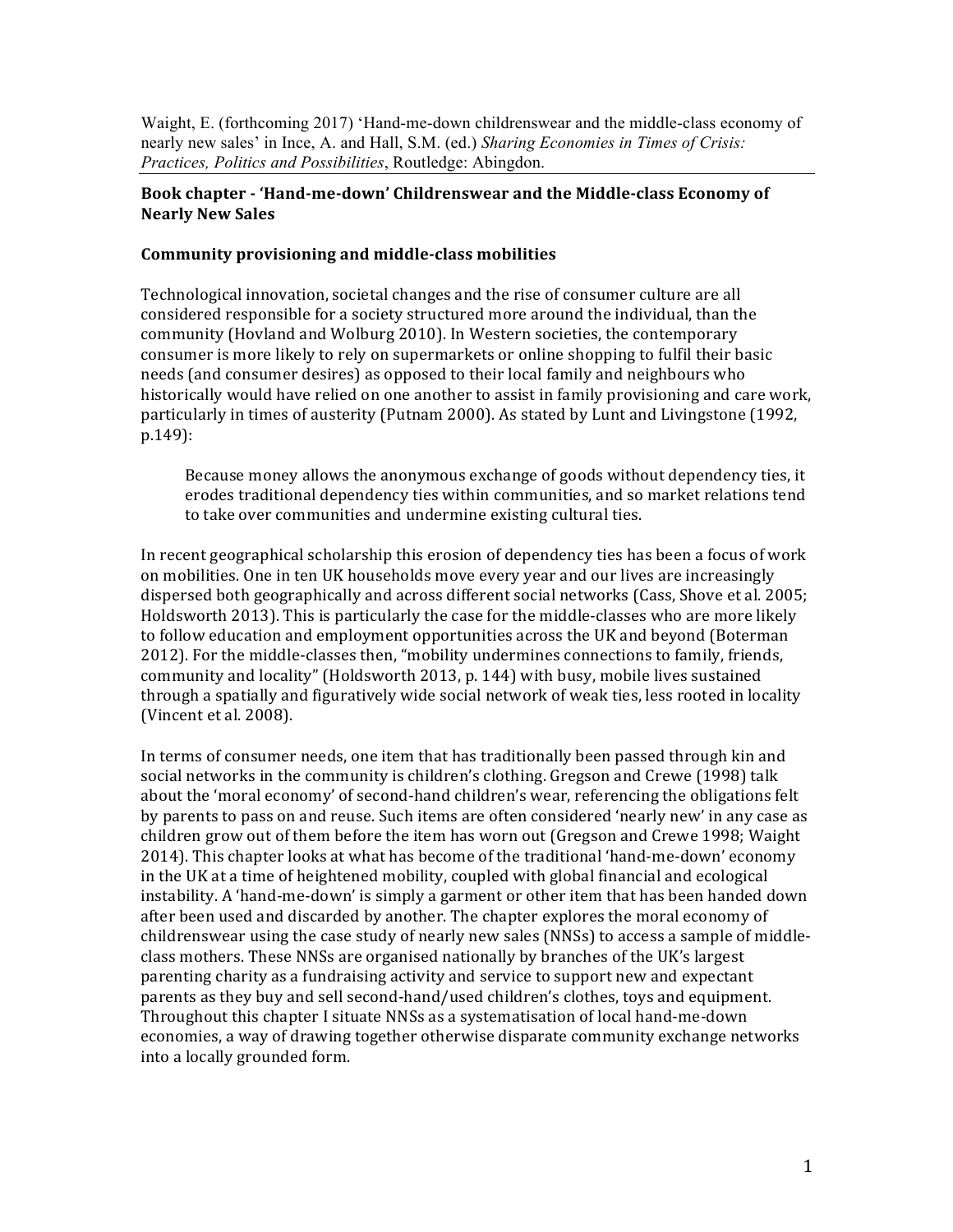Whilst the erosion of traditional dependency ties within communities may be seen to limit such community economies, this chapter explores the way in which parents make use of diverse economies to continue to benefit from children's hand-me-downs. The hypermobility of the middle-classes has not had a detrimental affect on their ability to benefit from second-hand economies of childrenswear, but rather altered their consumption practices so that online platforms and NNSs have become the key routes for such provisioning (Waight 2014). Apart from the example of Freecycle, which only offers the exchange of goods without monetary exchange, these new systematised forms of handdifferentiating them from traditional hand-me-down economies. me-down economies, including NNSs, do tend to operate with monetary exchange thus

Whilst second-hand economies can be key in times of economic crisis, multiple notions of consumption and middle-class mothering (Waight 2014). NNSs are not just a cheaper and more sustainable way of clothing children during challenging economic and ecological times, but, as will be seen later in the chapter, the sharing economy of the NNS also creates a social field in which new and expectant parents can share parenting knowledge and experiences with like-minded others as a way of managing the sense of isolation, anxiety and indeed crisis, entwined with such a pivotal change in the lifecourse. 'crisis' are evident in this chapter as taken from a broader research project on second-hand

If we consider second-hand economies more broadly, the cultural and materials turns in geography have led to a significant increase in scholarship on such alternative, informal, or inconspicuous second-hand consumption sites since the early 1990s. Studies of British charity shops (Chattoe, E. 2000; Gregson, Crewe et al 2000; Horne and Maddrell 2002), car boot sales (Gregson, Crang et al 2013), retro or vintage stores (Gregson, Brooks et al 2001), nearly new sales (Clarke 2000) and U.S. garage sales or thrift stores (Harrmann 2004; Medvedev 2012) demonstrated that by studying these diverse sites of consumption we can explore the intimacies of the mundane by reflecting on class, identity and the multiple ethics of consumer practice. By their very nature forms of second-hand consumption vary greatly, from the precarious bric-a-brac stand at the side of the road to the exclusive vintage boutique. Although we have seen an increasing formalisation of charity shops in the UK<sup>1</sup>, second-hand retail sites are generally considered informal, exempt from many of the conventions influencing regulated shopping sites (Horne and Maddrell 2002; Gregson et al 1997). And whilst charity shops have remained a key feature of UK-based research on second-hand shopping, childrenswear rarely makes it to these shops because they tend to be passed through private systems of exchange instead (Clarke 2000; Horne and Maddrell 2002).

Previous studies, including my own on motherly-consumption, have found consumers cite common risks associated with buying second-hand/used goods, these being that items are inscribed with an unknown material biography and may be harbouring contaminants, be unsafe or unfit for purpose (Crewe and Gregson 2003; Horne and Maddrell 2002; Waight 2015). Despite these 'risks' second-hand consumption is not a practice restricted to the financially or socially excluded. Indeed, individuals choose to consume second-hand goods for a wide range of reasons (Horne and Maddrell 2002; Crewe and Gregson 2003; Arnould

 

 $1$  Charity shops can be found on most UK high streets and rely on donations of second-hand goods from the public to fundraise for the charity's causes, as well as selling a small range of new goods. They are predominantly run on volunteer labour and benefit from business rate reductions.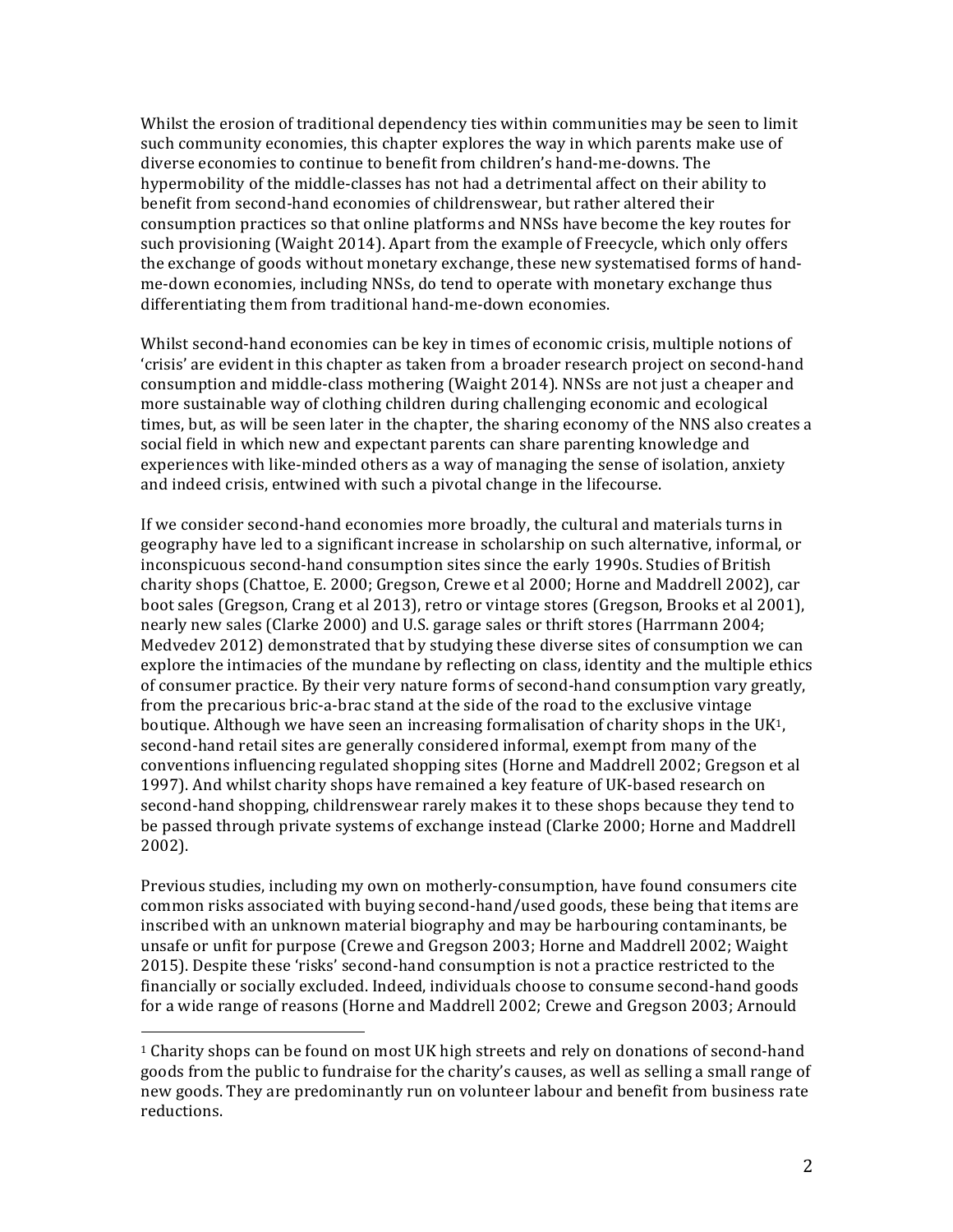and Bardhi 2005). These may be political, social, economic, hedonist or moral, but costsaving or thrift has been found to be the most prevalent (Guiot and Roux 2010; Harrmann 2004). Investigations of motherly second-hand consumption are surprisingly few considering the regularity of finding children's clothing and other goods moving through diverse second-hand economies. A notable exception to this is Clarke's (2000) study on NNSs. Although the NNSs used as the focus of Clarke's study are not the same NNSs used in my own research, I revisit many of the themes she explores regarding motherly consumption but in a different socio-economic climate.

Clarke (2000) was one of the first to study the gendered nature of motherly consumption and notes that it cannot be regarded as a subjective, singular practice but as shaped by a complex web of social norms, expectations, anxieties and desires. Work involved in caring for a child and including consumption practice is one way in which women 'do' mothering. Cook (2008) describes this motherly consumption as 'co-consuming' as women consume on behalf of another, negotiating and prioritising the needs of both her child and herself. Similarly, consumption has been identified for its crucial role in enabling the transition to first-time motherhood, constructing an identity of mother and child through the material before the child is even born (Layne 2000; Layne, Taylor et al. 2004; Prothero 2002).

A parallel to my own research can be seen in the work of Ogle et al. (2013) on second-hand maternity clothing. Like childrenswear, maternity dress is often consumed second-hand and shared through informal economies because it is only needed and used for a short space of time. This, the authors found, incites a desire to re-use rather than waste, a feeling that continues through to the consumption of baby and children's clothing (Clarke 2000; Gregson and Crewe 1998). The women in Ogle et al.'s (2013) study are torn between the desire to be thrifty and the desire to limit disruption to their self-identity. This disruption comes from the various ambivalences they face in dressing their pregnant selves and the limited availability of choice in their second-hand maternity dress, which may be passed on to them from family and friends. 

As expectant women become new parents, the negotiations and rationalisations they have had to manage in dressing their pregnant selves become focused on caring for and dressing the child. The risks of consuming second-hand goods (in terms of hygiene, safety and socially constructed stigma) come to the fore, as mothers negotiate the myriad responsibilities of parenthood and want to shelter him or her from harm (Kehily and Martens 2014). Although goods handed down from kin may be more familiar, second-hand items purchased from a charity shop, car boot sale, or NNS comes with a more precarious and opaque past. When consuming second-hand baby goods, mothers have been found to exact a number of strategies to mitigate this risk, including hygiene rituals and complying with institutionalised safety advice (Waight 2015).

#### **Nearly new sales as a case study**

Despite the perceived risk, one in five parents purchased extra second-hand goods for their children between 2008 and 2012 as a result of the global economic recession of 2008 (Mintel 2012). The rest of this chapter focuses on the ways in which middle-class mothers diversify traditional hand-me-down consumption patterns and find ways to expand their opportunities to acquire used childrenswear both through NNSs and extended social networks. As stated, NNSs run by a national UK parenting charity were used as a case study and route to explore motherly consumption practice. Mothers were chosen as the focus of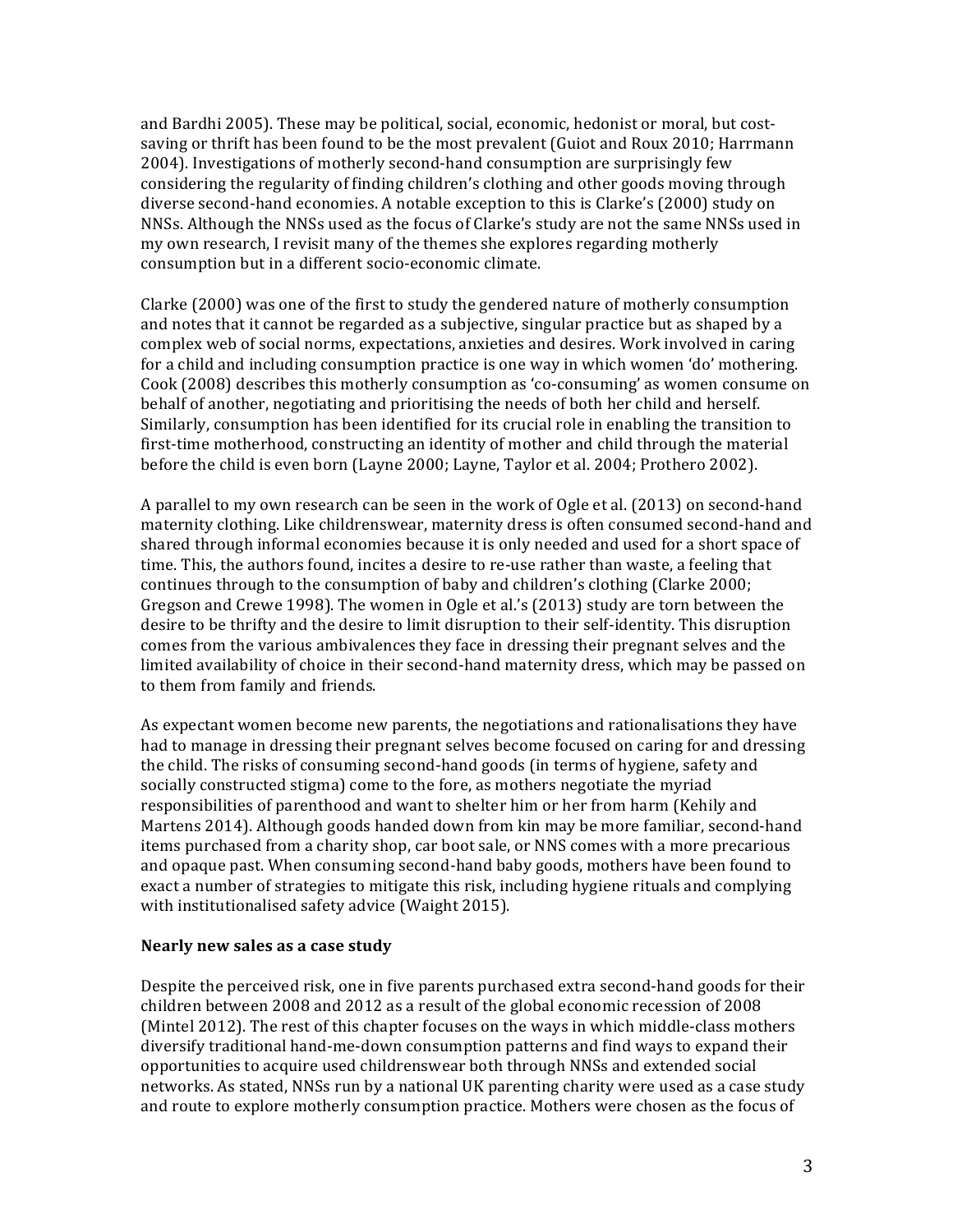study as they remain primary caregivers in the home and manage the consumption, washing and disposal of clothing in the household (Holloway 1998; Waight 2015). Thirty interviews were conducted with mothers in early 2013 across three regions of the UK; Gosport and Winchester in the South and Birmingham in the Midlands. Alongside the interviews ran a broader ethnographic study where I conducted participant observation at fifteen NNSs over the course of eighteen months.

Generally the NNSs run by this particular charity are held bi-annually across the UK through local branches and situated in schools, church halls or leisure centres for just a couple of hours. Organised and staffed entirely by volunteers, the sales allow parents<sup>2</sup> to buy and sell second-hand or otherwise used baby and children's clothes, toys and equipment, along with maternity clothing. Sales are either table-top or ticketed. Table-top sales required a seller to purchase a pitch (table) and sell their own goods, while ticketed allowed sellers to drop off their wares which are then sorted by volunteers and ordered more akin to a conventional retail site. Both routes included a donation to the charity, and sales superseding this went in the seller's pocket.

In an age of increased geographic mobility for the middle-classes, the sales offer a useful, organised method for the trade of used children's goods within the local community, albeit within a monetary exchange system. Whilst the NNSs provided a point for accessing second-hand goods which were also discussed during interviews. Interviewees were recruited by conducting a short sampling questionnaire as buyers entered NNSs in the three case study regions. Interviewees varied in age range from '20 to 24' to '40+' with nearly half aged '30 to 34'. Two were first time expectant mothers, the others all being mothers to one or two children up to the age of ten. interviewees, many of the mothers used the sales as one of a range of channels to acquire

 Two thirds of the participants were educated to degree level or higher, significantly greater than the UK national average of 38 per cent graduate attainment for working age adults (ONS, 2013). All interviewees were white British apart from one participant who was Turkish. It should be said that the parenting charity associated with the sales offers other parenting services known to attract a middle-class demographic such as antenatal classes and coffee mornings. The classed nature of the charity is deep-rooted and partly based on the paid-for nature of many of their services (Waight 2014). Parenting practices in general are commonly considered to be shaped by class, along with the geographical boundaries in which people live (Holloway 2010; Holloway and Pimlott-Wilson 2014). I therefore view the NNSs accessed for this research as a middle-class phenomenon, shaped by middle-class values and mobilities.

#### **Second-hand economies at times of 'crisis'**

 

Even individuals choosing to avoid second-hand economies for their own clothing are likely to be more amenable to receiving second-hand or 'hand-me-down' clothing for their children (Waight 2014). Most of the middle-class mothers I interviewed had both received and passed on such items. As the following quote shows however, the social or kin ties

 $2$  It is not only parents and expectant parents who attend and benefit from the sales. Other buyers include grandparents and even commercial traders.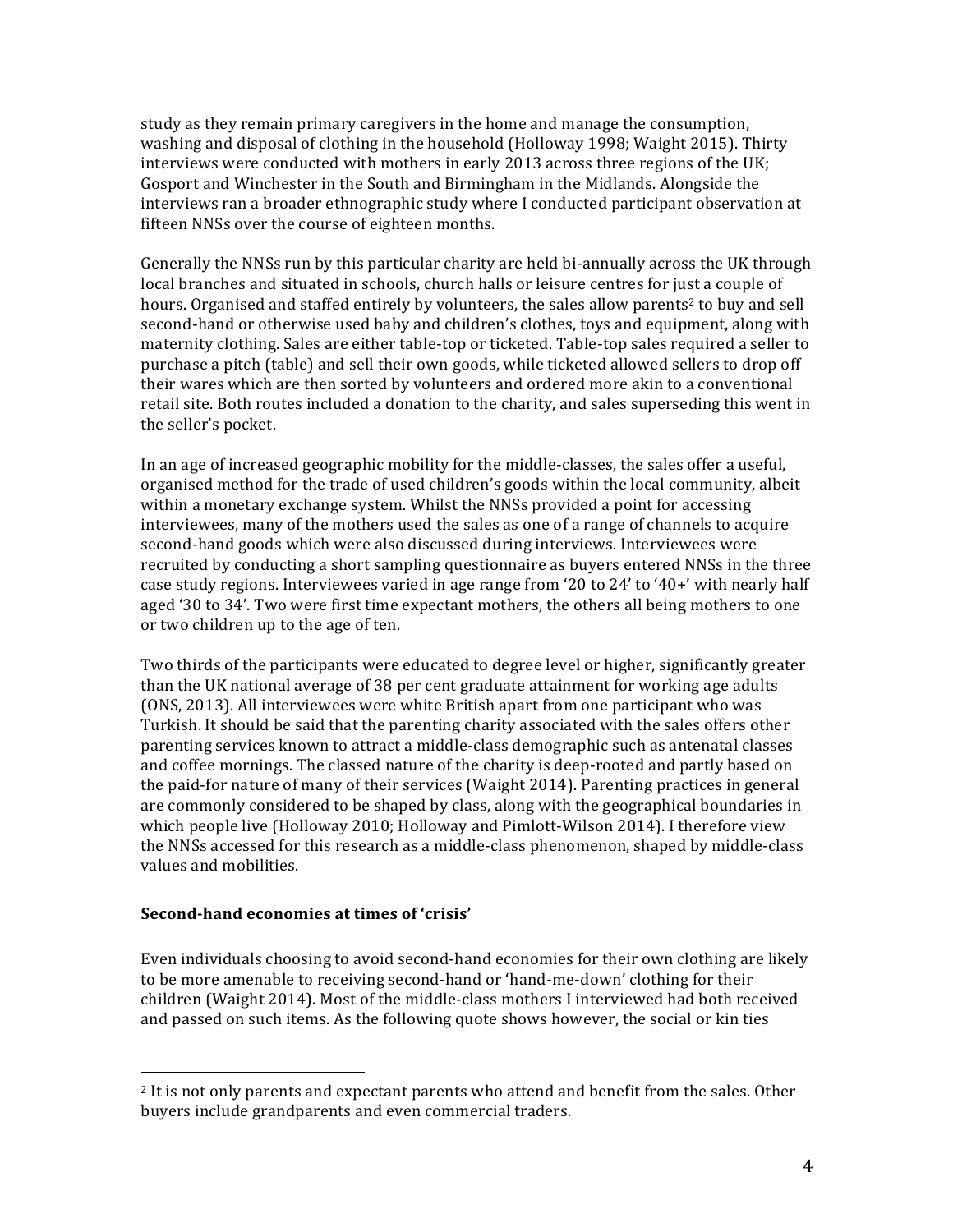linking these economies do not have to be close. Hilary used the NNSs to supplement a regular delivery of girl's clothing from a distant relative:

I've had a steady stream of the stuff because she passes it on to her sister, who then passes it on to basically her father-in-law – my father-in-law – this little one's granddad, and he then arrives down with it. In some ways it's a bit like going to a sale but I don't get any choice. I open up the boxes when they arrive and there's this heap of clothes, but her mother-in-law bought a lot of the stuff in Next and Monsoon. All good quality stuff but I couldn't have bought it at full price anyway. So we're gaining from it all. It makes sense, and also I don't worry about it if something gets damaged (Hilary: mother to one, civil servant, co-habiting, aged 40.)

 Hilary is the epitome of the mobile middle-class as she moved south for her husband's job, away from family and close friends. As far as I could tell the two women above had never met. Rather, the clothes parcels are the only (fairly) regular link between them. It would probably be easier for the owner of the clothes to donate them to a charity shop (or throw them away) but instead she keeps hold of them to pass them to her sister who in turn can pass them down the chain to someone who she knows can make use of them. The clothes thus link the women, and their families, together. It could be seen as an example both of not wanting the goods to be wasted (perhaps Monsoon<sup>3</sup> is too good for the charity shop), and an act of kindness, in helping a distant relative in a similar position.

Hilary demonstrates that children's clothing can still be handed-down through networks but that these networks are not necessarily locally grounded. Of clothing that was handeddown such items predominantly went to friends and relatives rather than neighbours. At other times the NNSs were described as being particularly helpful for new parents who lacked the social network needed to benefit from the hand-me-down economy either because they lived far from friends and family, or they were the first in their peer group to become a parent. In this case the nearly new sales filled a gap when there was no access to the informal hand-me-down economies others take for granted by re-localising these second-hand economies.

A key cultural difference however, between socially networked hand-me-down economies and NNSs is the inherent risk inscribed by the 'unknown'. Unless it is a table-top sale (where buyers can at least speak to the sellers), buyers at nearly new sales have no idea where their second-hand purchase has come from and who has been using it. This does not mean that attendance to the sale is entirely random however. Like any social event, participation is enabled and structured by strong social networks (Trotter 1999). Indeed, half of all those attending the sales nationally had been previously involved in the parenting charity, many others were friends of those who were. Mothers choose nearly new sales over other forms of second-hand consumption in order to minimise the risks invoked by second-hand goods because they are engaging as part of a homophilous group. We could view this as an example of 'embedded behaviour', the idea that many human behaviours are not conducted alone but rather are the result of interactions with other agents (Trotter 1999, p.15). This shared social field, I argue, enables the sales to offer a 'safer' alternative to the likes of charity shops or car boot sales, which are oft which considered 'dirty' or at least, riskier due to the sense of the unknown (Maddrell and Horne 2002, Gregson and Crewe 2003). Another

 

<sup>&</sup>lt;sup>3</sup> Monsoon is a mid-market high street clothing store in the UK known for their evening wear and embellished accessories.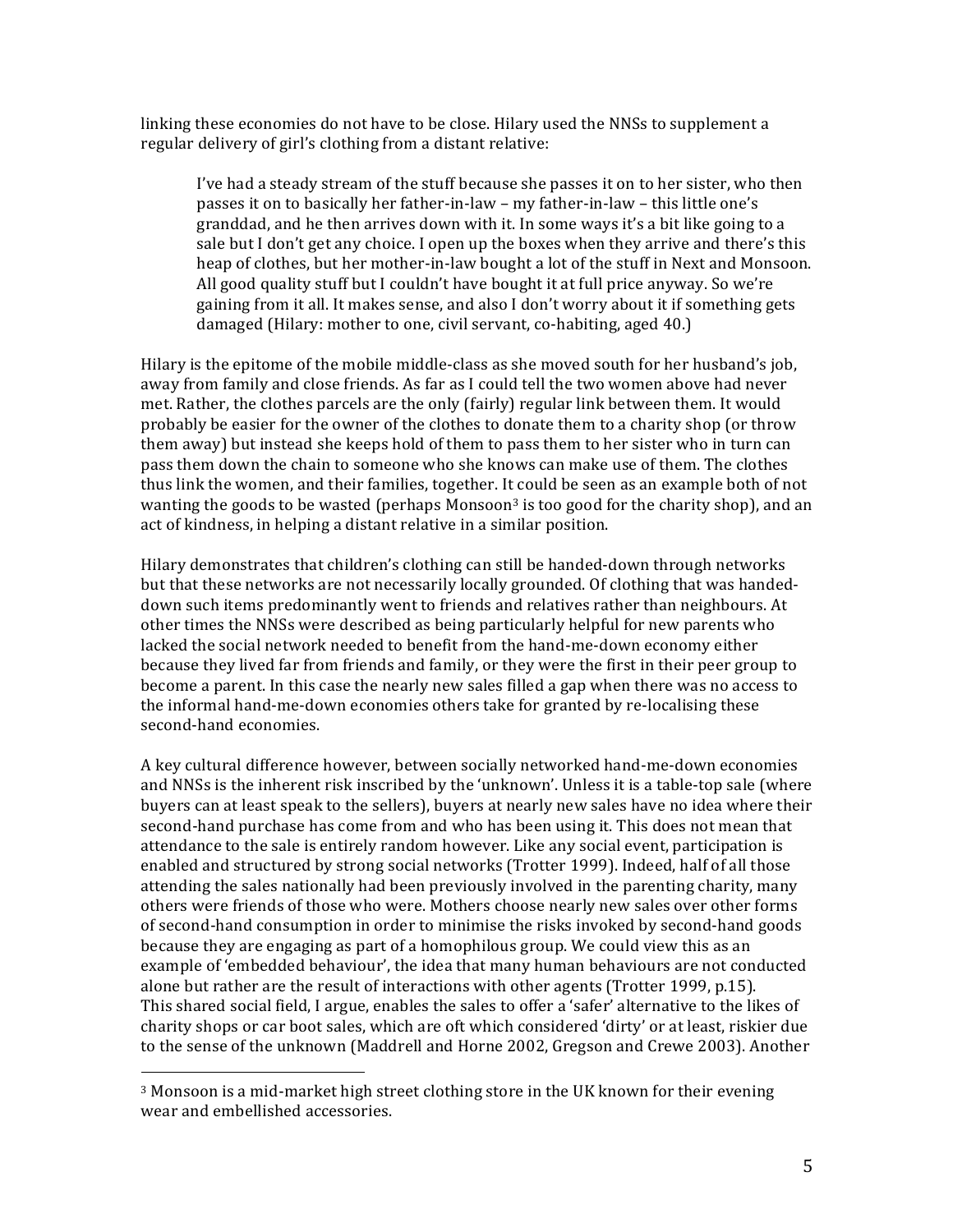benefit of the sales over both informal hand-me-down economies and charity shops is the breadth of choice available and efficiency incurred by having a dedicated space to buy second-hand childrenswear. This perceived convenience factor will be discussed later in the chapter when I explore the tension of thrift juxtaposed with excess.

In addition to shopping, the NNSs offer a social space for parental bonding and learning. The intimacy invoked by the baby items for sale allow parents to use these items to negotiate the complexities of parenting as a point of reference for discussion and to reflect on their own identity, values and practices (Waight 2015). The addition of the material as an object of interest and common intermediary further facilitates bonding amongst attendees who are not previously connected. This is particularly true in the case of the volunteers, for whom the shared experience of sorting and organising goods provides a basis for conversation as discussion shifts from what they are selling/hope to buy, to broader conversations about their family, home and career.

We could situate the concept of second-handedness as undesirable by drawing on the notions of risk, dirt and hygiene yet some mothers viewed the fact that an item had been used by another as a recommendation that it was in fact, useful. This was described by Maggie:

If it's at the sale it's like someone else is saying 'this is good, I've used this, this has worked'. So that's better than buying blindly off the internet if you know someone else has had good use out of it (Maggie: married, 30-34, full time mum).

Literature to date focuses on the fact that second-hand goods have been disposed of by another, so for that person they are *useless*. Maggie's discussion shows that it could be seen as a recommendation that it is in fact, *useful*. As such she is putting implicit trust in the association to a group of people whilst in actuality she may not know where that item has come from. She would not be able to draw on this homophilous association at charity shops or car boot sales for example, two places considered further along the disposal hierarchy than NNS and thus more likely to offer *useless* goods.

 NNS are dynamic economies with the same group of people often selling and buying. Buyers consider all kinds of issues when faced with a potential purchase. These may be related to need, value for money and quality. Sometimes though, mothers demonstrated broader awareness of the second-hand economy and before making a purchase weighed up the potential resale value as well as use-value. As a first-time mother, Kate, quoted below has yet to dispose of any baby goods but describes her intention to sell goods on once she no longer needs them:

I haven't sold anything at the sales yet myself but I think if you buy brand names they will always sell on again if I want to sell them, which I will I think (Kate: mother to one, retail manager, married, aged 25-29).

In this quote, Kate does not refer to the direct use-value of the goods at all (unless you consider her reference to quality), but rather focuses purely on the commodity value. This is a strategy used by other mothers in order to justify the expense of consumption and manage the financial burden of parenthood. Brand names are considered to hold their value because they are good quality as well as retaining a symbolic value tied up in certain covetable labels.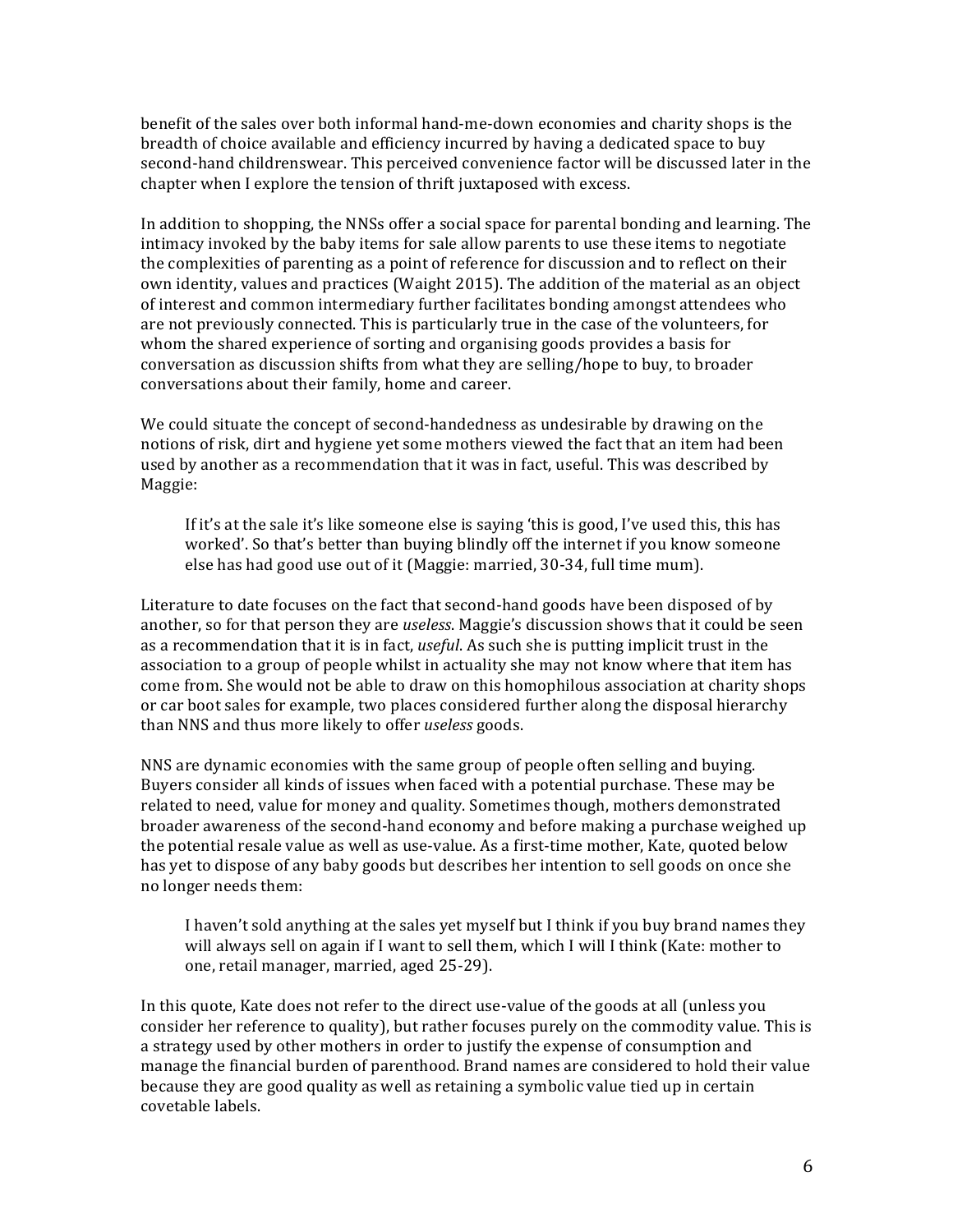Selling is a laborious process though and seems barely worth it for the money alone (at least for the middle-class group). The mothers described how they prepared the items for sale; washing, ironing, pricing and generally divesting them of their previous biography so that they were ready for a new owner. This is a chore that has to be fitted in around existing roles and responsibilities, as this mother explained:

 One motivation has been the money however I regard it as a very ineffective way to raise money because it's a huge amount of work to raise a small amount of money. So it's irrational that I sell at the sales and I'm glad I'm now at the point where I don't feel obliged to. I used to feel like I ought to (Karen: mother to two girls, 'homemaker', lives alone, aged 40+).

Karen's concern that she ought to participate in the sales as a seller links to the ethical and social obligations found to underpin the middle-class mother's participation in the sale. A desire to support the charity and their peer group encouraged selling, buying and economic capital, Karen is suggesting that the sales are part of an altogether different economy. Rather than considering the nearly new sales in purely economic terms, they can be conceptualised as a moral economy built on the mutual reciprocity of the community in giving and taking from the sale. volunteering. In arguing that the sales are an inefficient way to make money, or to produce

Karen was a keen environmentalist so also felt a moral duty to ensure any of her used items did not go to waste. However, it would have been easier for her to give these items to her local charity shop, or to other community members through the Freecycle group she moderated. Her obligation then is social. She spoke, as many other mothers did, about the desire to give back to the sale; the charity itself through the fundraising potential, and the parents who frequented them. The sale relies on this sense of reciprocity in order to be a success; otherwise it may lead to a disparity with more buyers than sellers. In this sense the sale semi-formalises the traditional hand-me-down culture, creating an efficient space for local parents to pass around second-hand goods as part of an informal economy to which they belong. 

#### **Moralities of thrift**

The previous section described the way in which NNSs link local parenting networks and facilitate an expanded economy of neighbourly second-hand exchange. There is a tension however, between whether this constitutes frugality, thrift, or, is simply an opportunity for over-consumption. Part of the sale's success is realising that twenty-first century parents desire a degree of choice, partly due to the increased pressures on time, and partly due to the marketization of childhood (Martens 2010). It was certainly the case at the NNSs that buyers left with bags' full of items, many of which are spontaneous purchases or duplicates of items they already had.

Indeed interviewees spoke about buying extra clothes for playing in the garden or attending nursery (unsuitable places for 'best dress'), extra games and puzzles for further stimulation (building on the child's cultural capital) and extra equipment to keep at the grandparents' house. One participant discussed the need for multiple pairs of wellington boots: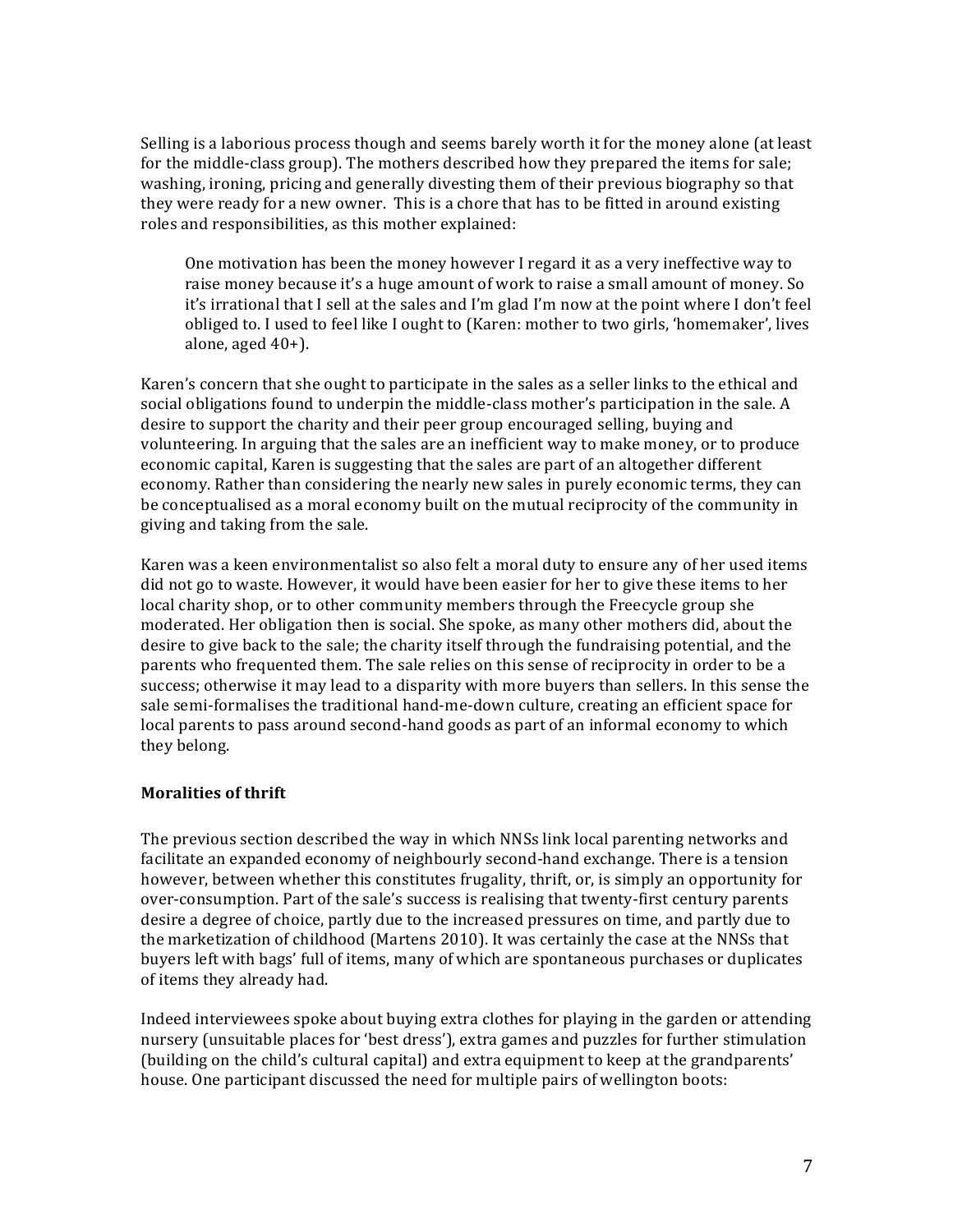If they go to nursery they need a pair at nursery and then you never remember to bring them home, so you need another pair for home, you might have another pair at granny's house too so you end up with three pairs of wellies in the same size and they wear them for half an hour to splash in a puddle and then not again for a few weeks (Amanda: mother to two, special needs teacher married, aged 40+).

Amanda describes how the NNSs allow for her to buy extra goods in order to make everyday life easier. She is not, what Williams and Windebank (2002) would call, an 'excluded consumer'. The ability to own such extras is not a luxury available to everyone and could be construed as part of the modern day economy of convenience. In such case, when goods are little used, it is deemed foolish to buy items full price because children grow out of things so quickly and second-hand items still have plenty of use-value. This could be why many customers cite cost-saving as their primary reason for purchasing second-hand goods as they are saving money on the cost price of individual items. Looking at their consumption practices as a whole however, they are purchasing more than they need in order to clothe and care for the child, so it could still be suggested that in some instances they are spending more money than they may need to.

It could be argued that the NNSs are not reaching those most in need of cheap, second-hand childrenswear but rather servicing the 'false needs' of the middle-class (Marcuse 1964). That said, there are multiple iterations of need and for mothers trying to do the right thing by their families how can one define what constitutes true need when social and cultural obligations are so complex (Evans 2011; Hall 2015). In addition, studies by Gillies (2007) and Ponsford (2011; 2014) on working-class and/or young mothers suggest that these excluded even from these alternative spaces of second-hand consumption. 'excluded consumers' may not want to participate in such economies and are socially

Ponsford (2014) argues that the ability of young mothers to provide for their child/ren while managing on a low income provided an important basis of self-worth. In experiencing the anxiety of being, and be seen to be, a good mother, materiality is the main route through which mothers can display their competence publically. Ponsford (2011, p.541) clarifies:

 Consumption emerges as an important site for oppositional strategies through which the young women who took part in this study seek to re-image themselves as respectable carers and deflect negative associations of poverty away from their children.

These young women desperately tried to remain within known exchange networks, either informal (friends, family) or in purchasing items brand new. Second-hand goods from charity shops or similar were simply not acceptable, seen as a marked sign of poverty and bound by negative connotations of being teased during their own childhood (Ponsford 2014). This trait was evidenced in a younger expectant mother I managed to interview who had just attended one NNS to date and clearly had an issue with buying second-hand clothes although had attended the sale to have a look around and buy small, token items (such as a pregnancy book). She said:

 When you have this little person you want everything to be new but you can't have everything new (Faye: expectant mother, shop assistant, co-habiting, aged 25-29).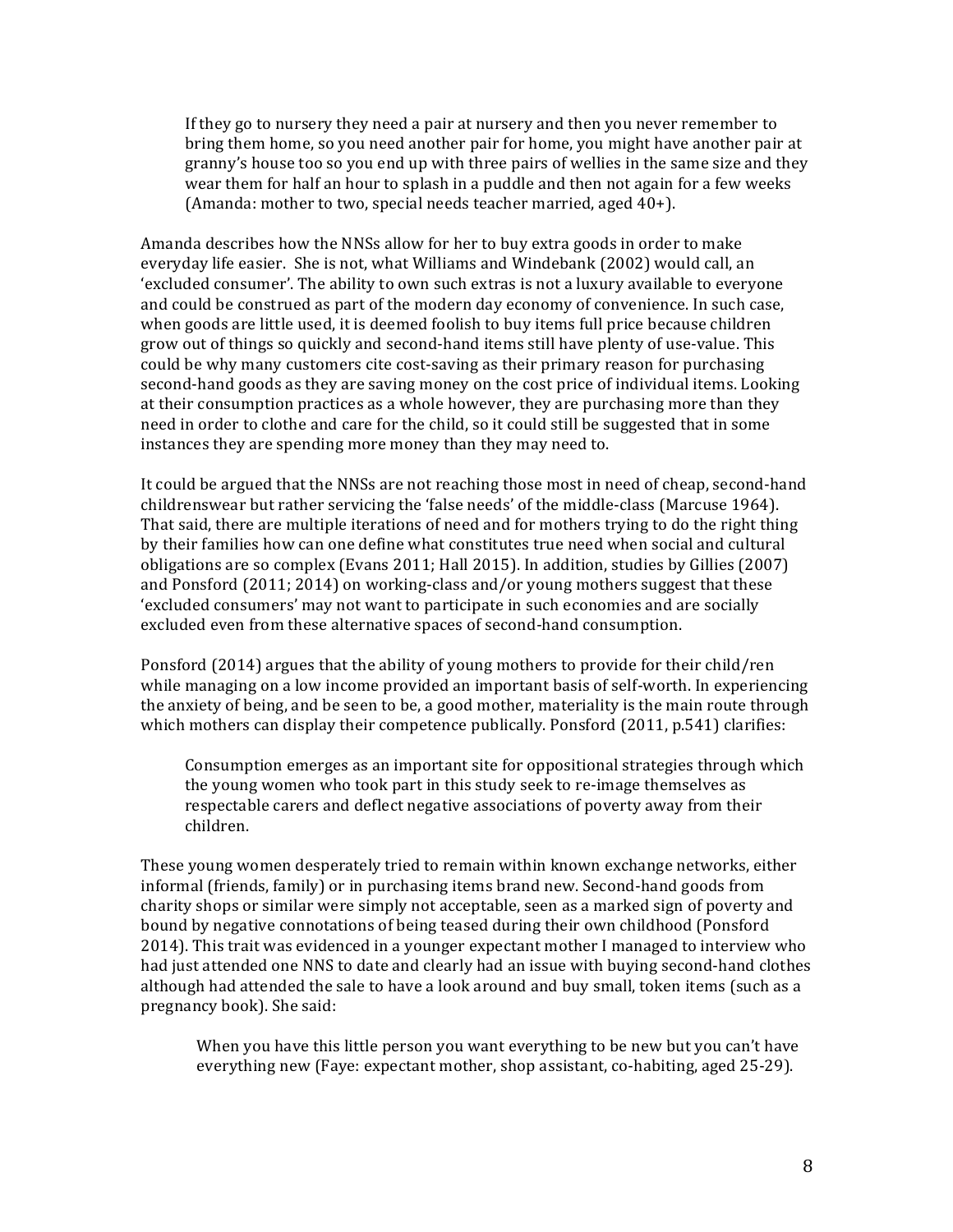Faye had gained from hand-me-down clothing from close friends and family, whom she still lived near in her hometown of Gosport. For her, she felt comforted by the notion of knowing where these items had come from. In contrast, the practice of thrift was a source of pride for the more middle-class mothers I spoke to. Whilst still anxious to be a good mother, these mothers do not place such high regard on displaying good mothering through the child's dress.

Other interviewees recognised the environmental benefits of using second-hand goods. This was described by Karen who we met earlier in the chapter who says, "I just like to not consume more than is necessary." Karen was unusual in citing this as her primary reason for buying second-hand baby goods but nevertheless environmental notions did surface in a number of interviews. In many cases this was not related to environmental concerns, but rather a general sense that the items themselves will 'go to waste' if they are not reused when they still have useful life left in them. There was also a sense that another child should have the chance to use an item, if it had been useful to the participant's own child, and/or gave them pleasure. This correlates with the work of Gregson and Crewe (2003, p.198) when they explain:

Reuse then, was not - as we had imagined it to be - a politicised practice. Rather it was constructed more as a conservation practice, where preserving and/or extending the lives of things has come to matter rather more than thinking about the connections of such practices to the conditions of commodity production.

 Miller (1999, p.132) states, 'thrift has been found to represent the central ritual in the transformation of shopping from spending to saving'. This suggests that consumers still desire to shop, but that the focus of their consumption is to spend as little money as possible in order to procure the things they desire. Thrift is categorised by social competition, something Miller (1987) documents as far away as Trinidad, describing 'the rivalry between female relatives wanting to demonstrate their skills by buying the same goods cheaper than someone else'. This form of competition transpired through my own research with shoppers queuing long before the sale started in order to get ahead of the crowd and snag the best items. This allowed mothers to 'keep up with the Jones' without spending large amounts of extra money, although money is nevertheless being spent and is therefore different to non-financial hand-me-down economies.

 These observations directly correlate with Miller's (1999, p.137) early ethnography on family consumption. He says:

There seems very little evidence to suggest that in most cases thrift is actually a means to save money. In many cases it is equally the justification for spending more money.

Thrift is central to household management as a way of justifying and moderating consumption. Where money is saved in one place, it is spent elsewhere. Thrift involves having knowledge of markets, demonstrated at the nearly new sales by the mothers who researched the going-price of toys, clothes and equipment both new and used, online and at the sales. Thrift therefore, requires an element of skill and is a way in which women 'do mothering'. As a skill, it can be learnt and improved upon, shown clearly in the way participants spoke about the strategies they enacted at the sales, developed over repeated visits and through drawing on their social and cultural capital. Indeed, it is the mobilisation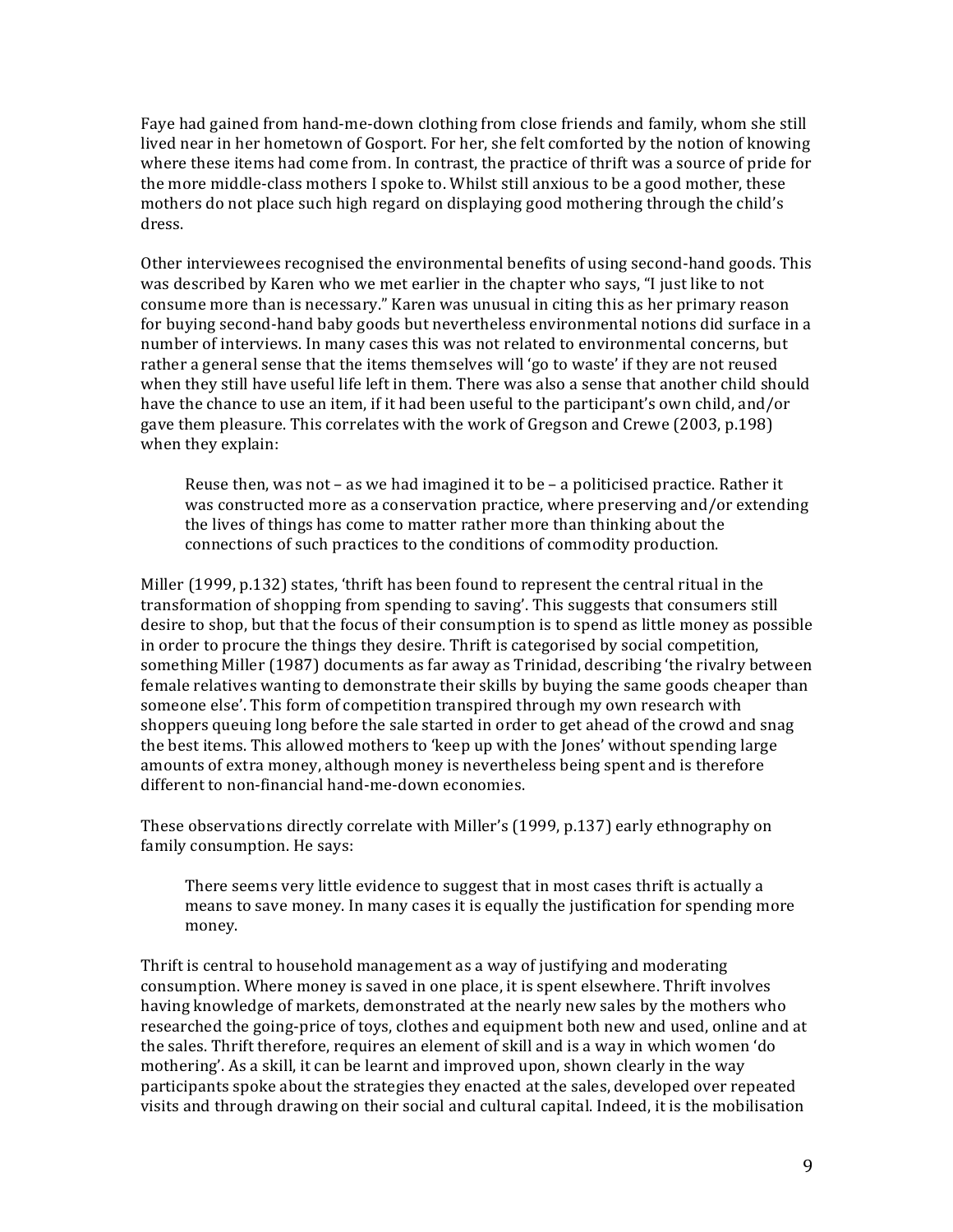of these forms of capital that enable success within the field of the nearly new sale and why social class plays a fundamental role in structuring forms of attendance.

#### **Concluding remarks**

By considering the NNS as a diverse economy, they are modelled as a route for semiformalising the traditional culture of hand-me-downs in order to fit the contemporary middle-class lifestyle in an era of boundless spatial mobility. As the sales attract a homophilous group, the oft-perceived precarious act of second-hand consumption is diverted away from the unknown and pulled back into an arena of localised shared social networks. The material then, provides a route to bond otherwise disparate community ties; a practice described by Clarke (2000) as 'mother swapping' due to the sharing of experience, information and expertise attached to the physical act of sharing used clothes. Access to this network is shaped by class, as indeed is need, as working-class parents are more likely to live close to and rely on kin and social ties. The NNS then can be viewed as a way for middle-class parents to manage the 'crisis' of parental responsibility, perhaps living far away from their close friends and family.

 Work on diverse, alternative, non-capitalist economies is growing but more consideration is required to understand how local second-hand economies fit within these. Theories on alternative economies have surfaced since the cultural turn including feminist post- capitalist critiques (Gibson-Graham 1996), moral sharing economies (Gold 2004) and morethan-capitalist economic practice (Fraser 2014). Second-hand exchange networks play a key role in these economies, encouraging sharing, sustainability, thrift and a social bonding and as such should be seen as a key route for future research. The notion of whether NNSs facilitative cost-savings and sustainable consumption in turbulent economic or ecological times is up for debate. But by structuring the discussion around these narratives, mothers have demonstrated that the sales and second-hand consumption more generally do support their consumer needs as middle-class mothers in an ever commercialized world where parenting practices are often up for scrutiny. (5511 words)

#### **References4**

 

 Arnould, E. J. and Bardhi, F. (2005). "Thrift Shopping: Combining Utilitarian Thrift and Hedonic Treat Benefits." *Journal of Consumer Behaviour* 4(4): 223-233.

 Boterman, W. R. (2012). "Residential mobility of urban middle classes in the field of  parenthood." *Environment and Planning* A 44(10): 2397-2412.

 Cass, N., Shove, E. et al. (2005). "Social exclusion, mobility and access." The *Sociological Review* 53(3): 539-555.

  Chattoe, E. (2000). "Charity shops as second-hand markets." *International Journal of Nonprofit and Voluntary Sector Marketing* 5(2): 153-160.

 Clarke, A. (2000). 'Mother Swapping' The Trafficking of Nearly New Children's Wear. In,  (eds.) P. Jackson, M. Lowe, D. Miller and F. Mort. *Commercial Cultures, Economies, Practices and Spaces*. Oxford: Berg Publishing: 85-100.

<sup>&</sup>lt;sup>4</sup> I am grateful to the ESRC and NCT for co-sponsoring this research through the Doctoral RIBEN scheme and would like to thank Dr Kate Boyer and Dr Nick Clarke for aiding the development of ideas in this chapter.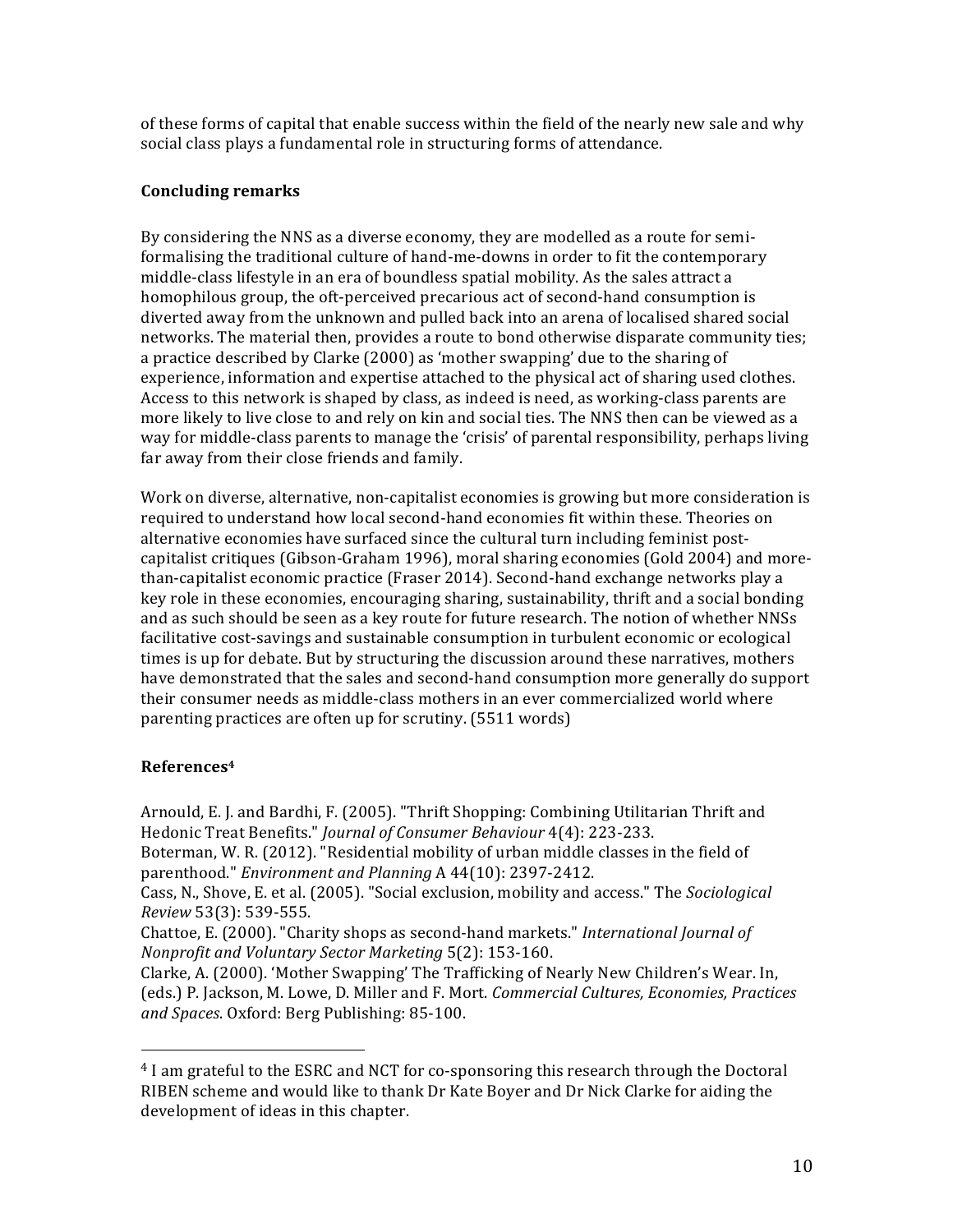Cook, D. T. (2008). "The Missing Child in Consumption Theory." *Journal of Consumer Culture* 8(2): 219-243.

Evans, D. (2011). Thrifty, green or frugal: reflections on sustainable consumption in a changing economic climate. Geoforum 42(5)

  Fraser, N. (2014). *Behind Marx's 'Hidden Abode': Towards an Expanded Conception of Capitalism*. Invited lecture: Centre for Citizenship, Globalisation and Governance. University of Southampton.

 Gibson-Graham, J.K. (2006) *Postcapitalist Politics*. London: University or Minnesota Press  Gillies, V. (2007). *Marginalised Mothers: Exploring working class experiences of parenting.* Routledge: Oxon.

  Gold, L. (2004). *The Sharing Economy: Solidarity Networks Transforming Globalization.* Aldershot: Ashgate.

 Gregson, N., Brooks K. and Crewe, L. (2001) Bjorn Again? Rethinking 70s revivalism through the appropriation of 70s clothing. Fashion Theory, 5(1).

 Gregson, N., Brooks K. and Crewe, L. (2000). Narratives of Consumption and the Body in the Space of the Charity Shop. In. Commercial Cultures, Economies, Practices and Spaces (ed) P. Jackson, M. Lowe, D. Miller and F. Mort. Oxford: Berg Publishing, pp. 101-123.

 Gregson, N., Crewe, L. & Longstaff, B. (1997) Excluded spaces of regulation: car-boot sales as  an enterprise culture out of control? *Environment and Planning A*. 29 1717 - 1737.

Gregson, N. and Crewe, L. (1998). "Dusting Down Second Hand Rose: Gendered identities  and the world of second-hand goods in the space of the car boot sale." *Gender, Place & Culture* 5(1).

Gregson, N. and Crewe, L. (2003). *Second Hand Cultures*. Oxford: Berg Publishing. Gregson, N. and Crang, M., Laws J, Fleetwood T, and Holmes H (2013) Moving up the waste hierarcy: Car boot sales, reuse exchange and the challenges of consumer culture to waste  prevention. *Resources, Conservation and Recycling*, 77

Guiot, D. and Roux, D. (2010) 'A second-hand shoppers' motivation scale: antecedents, consequences, and implications for retailers', *Journal of Retailing*, Vol. 86, No. 4, pp.355-371. Hall, S.M. (2015) Every ethics of consumption in the austere city. *Geography Compass* 9(3) Harrmann, G. (2004). "Haggling Spoken Here: Gender, Class and Style in US Garage Sale  Bargaining." *The Journal of Popular Culture* 38(1): 55-81.

  Horne, S. and A. Maddrell (2002). *Charity Shops; Retailing, Consumption and Society*. London: Routledge.

 Holdsworth, C. (2013) *Family and Intimate Mobilities.* London: Palgrave Macmillan  Hovland, R. and Wolburg, M. (2010) *Advertising, Society, and Consumer Culture.* Abingdon: Routledge

Holloway, S. L. (2010) 'Local Childcare Cultures: Moral geographies of mothering and the  social organisation of pre-school education', *Gender, Place and Culture*, 5(1)

 Holloway, S. L. and Pimlott-Wilson, H. (2014) "Any advice is welcome isn't it?" Neoliberal parenting education, local mothering cultures and social class." Environment and Planning A 46(1), 94-111.

 Kehily, M. and Martens, L. (2014) "Selling infant safety: entanglements of childhood preciousness, vulnerability and unpredictability". *Young Consumers,* 15 (3).

Layne, L. L. (2000). Baby Things as Fetishes: Memorial Goods, Simulacra, and the 'Realness'  Problem of Pregnancy Loss. In, (eds) H. Ragone and F. W. Twine. *Ideologies and Technologies of Motherhood.* London: Routledge.

 Layne, L. L., Taylor, J. S. and Wozniak, D. F. (2004). *Consuming Motherhood.* London: Rutgers University Press

  Lunt, K. and Livingstone, S. (1992) *Mass consumption and personal identity*. London: Open University Press.